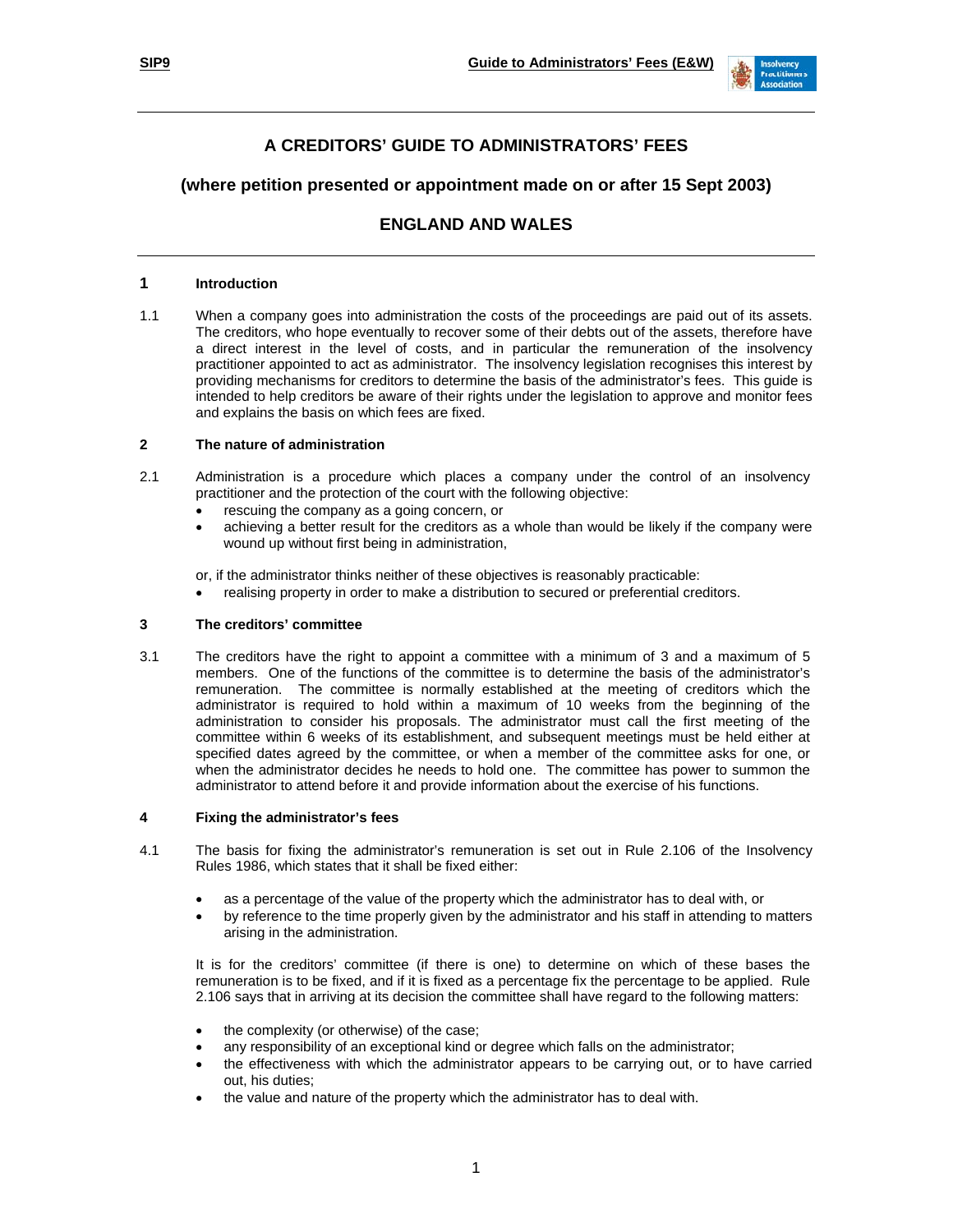

- 4.2 If there is no creditors' committee, or the committee does not make the requisite determination, the administrator's remuneration may be fixed by a resolution of a meeting of creditors having regard to the same matters as the committee would. If the remuneration is not fixed in any of these ways, it will be fixed by the court on application by the administrator.
- 4.3 There are special rules about creditors' resolutions in cases where the administrator has stated in his proposals that the company has insufficient property to enable a distribution to be made to unsecured creditors except out of the reserved fund which may have to be set aside out of floating charge assets.

In this case, if there is no creditors' committee, or the committee does not make the requisite determination, the remuneration may be fixed by the approval of –

- each secured creditor of the company; or
- if the administrator has made or intends to make a distribution to preferential creditors each secured creditor of the company; and
	- preferential creditors whose debts amount to more than 50% of the preferential debts of the company, disregarding debts of any creditor who does not respond to an invitation to give or withhold approval,

having regard to the same matters as the committee would.

 Note that there is no requirement to hold a creditors' meeting in such cases unless a meeting is requisitioned by creditors whose debts amount to at least 10 per cent of the total debts of the company.

4.4 A resolution of creditors may be obtained by correspondence.

### **5 What information should be provided by the administrator?**

#### **5.1 When seeking fee approval**

- 5.1.1 When seeking agreement to his fees the administrator should provide sufficient supporting information to enable the committee or the creditors to form a judgement as to whether the proposed fee is reasonable having regard to all the circumstances of the case. The nature and extent of the supporting information which should be provided will depend on:
	- the nature of the approval being sought;
	- the stage during the administration of the case at which it is being sought; and
	- the size and complexity of the case.
- 5.1.2 Where, at any creditors' or committee meeting, the administrator seeks agreement to the terms on which he is to be remunerated, he should provide the meeting with details of the charge-out rates of all grades of staff, including principals, which are likely to be involved on the case.
- 5.1.3 Where the administrator seeks agreement to his fees during the course of the administration, he should always provide an up to date receipts and payments account. Where the proposed fee is based on time costs the administrator should disclose to the committee or the creditors the time spent and the charge-out value in the particular case, together with, where appropriate, such additional information as may reasonably be required having regard to the size and complexity of the case. The additional information should comprise a sufficient explanation of what the administrator has achieved and how it was achieved to enable the value of the exercise to be assessed (whilst recognising that the administrator must fulfil certain statutory obligations that might be seen to bring no added value for creditors) and to establish that the time has been properly spent on the case. That assessment will need to be made having regard to the time spent and the rates at which that time was charged, bearing in mind the factors set out in paragraph 4.1 above. To enable this assessment to be carried out it may be necessary for the administrator to provide an analysis of the time spent on the case by type of activity and grade of staff. The degree of detail will depend on the circumstances of the case, but it will be helpful to be aware of the professional guidance which has been given to insolvency practitioners on this subject. The guidance suggests the following areas of activity as a basis for the analysis of time spent: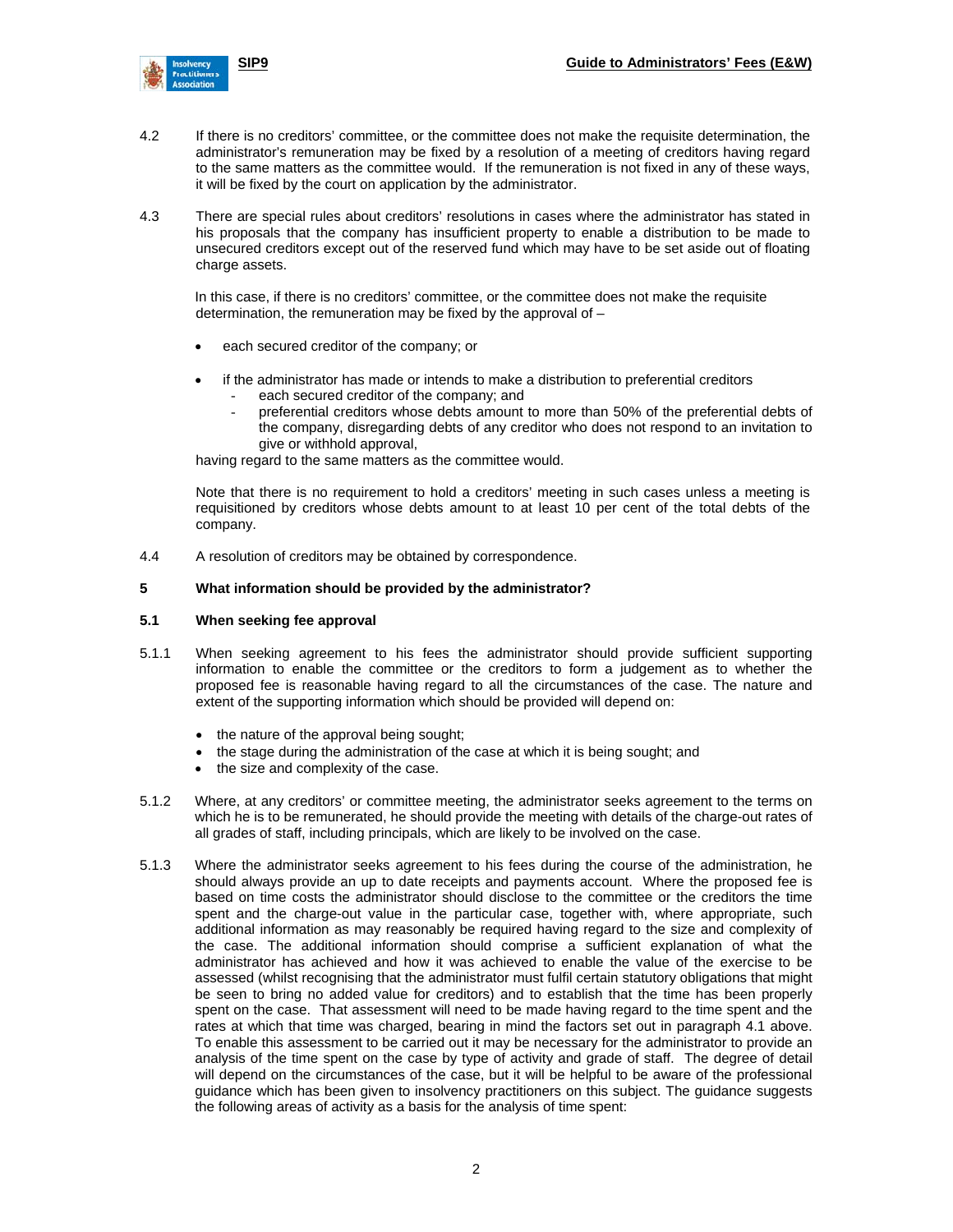

- Administration and planning
- **Investigations**
- Realisation of assets
- **Trading**
- **Creditors**
- Any other case-specific matters

The following categories are suggested as a basis for analysis by grade of staff:

- Partner
- **Manager**
- Other senior professionals
- Assistants and support staff

The explanation of what has been done can be expected to include an outline of the nature of the assignment and the administrator's own initial assessment, including the anticipated return to creditors. To the extent applicable it should also explain:

- Any significant aspects of the case, particularly those that affect the amount of time spent.
- The reasons for subsequent changes in strategy.
- Any comments on any figures in the summary of time spent accompanying the request the administrator wishes to make.
- The steps taken to establish the views of creditors, particularly in relation to agreeing the strategy for the assignment, budgeting, time recording, fee drawing or fee agreement.
- Any existing agreement about fees.
- Details of how other professionals, including subcontractors, were chosen, how they were contracted to be paid, and what steps have been taken to review their fees.

It should be borne in mind that the degree of analysis and form of presentation should be proportionate to the size and complexity of the case. In smaller cases not all categories of activity will always be relevant, whilst further analysis may be necessary in larger cases.

5.1.4 Where the fee is charged on a percentage basis the administrator should provide details of any work which has been or is intended to be sub-contracted out which would normally be undertaken directly by an administrator or his staff.

## **5.2 After fee approval**

Where a resolution fixing the basis of fees is passed at any creditors' meeting held before he has substantially completed his functions, the administrator should notify the creditors of the details of the resolution in his next report or circular to them. In all subsequent reports to creditors the administrator should specify the amount of remuneration he has drawn in accordance with the resolution. Where the fee is based on time costs he should also provide details of the time spent and charge-out value to date and any material changes in the rates charged for the various grades since the resolution was first passed. He should also provide such additional information as may be required in accordance with the principles set out in paragraph 5.1.3. Where the fee is charged on a percentage basis the administrator should provide the details set out in paragraph 5.1.4 above regarding work which has been sub-contracted out.

#### **5.3 Expenses and disbursements**

There is no statutory requirement for the committee or the creditors to approve the drawing of expenses or disbursements. However, professional guidance issued to insolvency practitioners requires that, where the administrator proposes to recover costs which, whilst being in the nature of expenses or disbursements, may include an element of shared or allocated costs (such as room hire, document storage or communication facilities provided by the administrator's own firm), they must be disclosed and be authorised by those responsible for approving his remuneration. Such expenses must be directly incurred on the case and subject to a reasonable method of calculation and allocation.